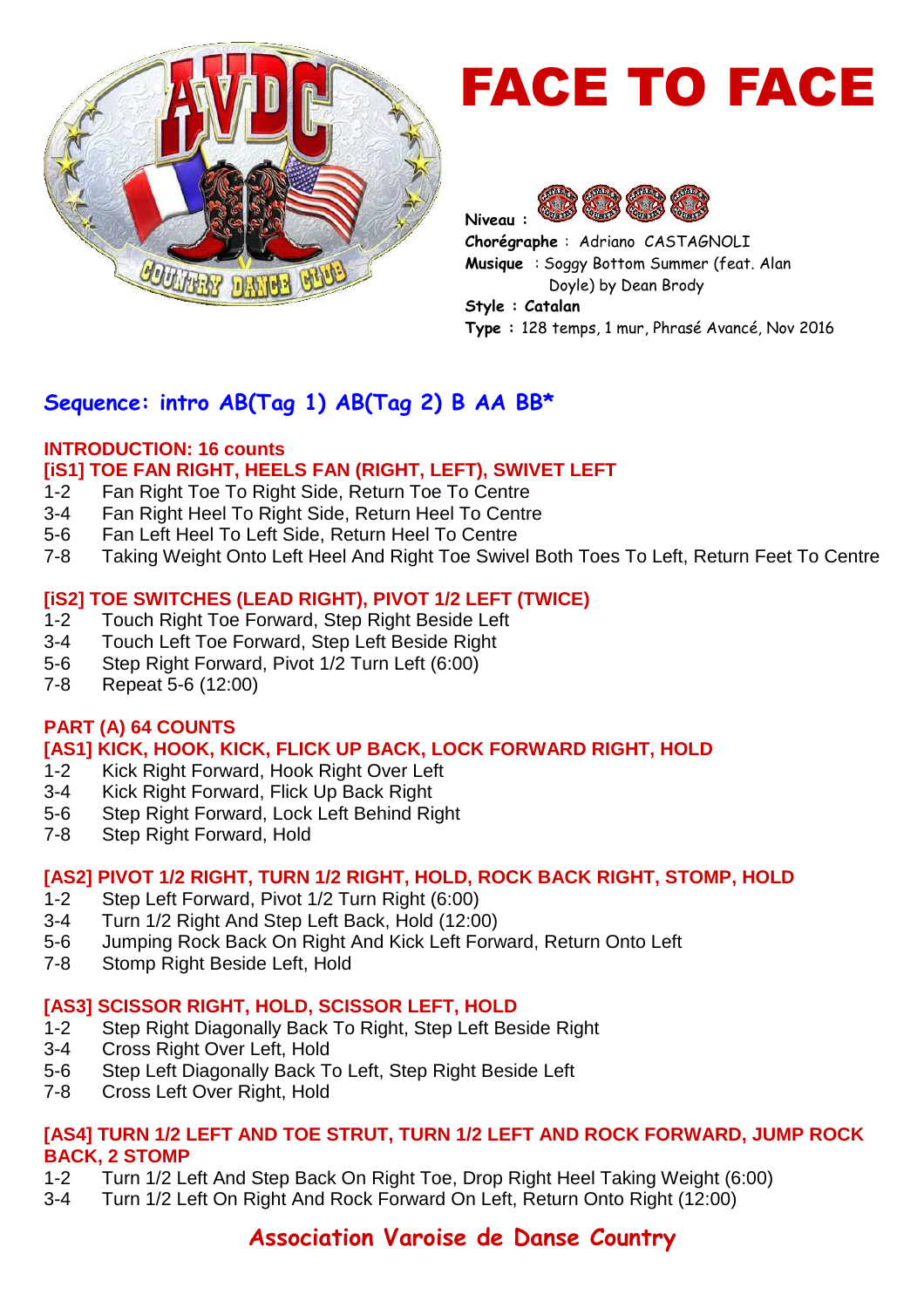- 5-6 Jumping Rock Back On Left And Kick Right Forward, Return Onto Right
- 7-8 Stomp Up Left Beside Right, Stomp Left Forward

#### **[AS5] 2 HEELS FAN LEFT, STEP, TOUCH TOE, STEP BACK, TOUCH TOE**

- 1-2 Fan Both Left Heels Out To Left Side, Return Both Heels To Centre
- 3-4 Repeat 1-2
- 5-6 Step Right Forward, Touch Left Toe Crossing Behind Right<br>7-8 Step Left Back, Touch Right Toe A Little Back Beside Left
- Step Left Back, Touch Right Toe A Little Back Beside Left

# **[AS6] MONTEREY 1/2 TURN RIGHT, HEEL SWITCHES (LEAD RIGHT)**

- 1-2 Touch Right Toe To Right, Make 1/2 Turn Right On Left Stepping Right Beside Left (6:00)
- 3-4 Touch Left Toe To Left Side, Step Left Beside Right (Weight On It)
- 5-6 Touch Right Heel Forward, Step Right Beside Left
- 7-8 Touch Left Heel Forward, Step Left Beside Right

# **[AS7] GRAPEVINE DIAGONALLY RIGHT, HOOK, LOCK BACK DIAGONALLY, HOLD**

- 1-2 Step Right Diagonally Forward To Right, Cross Left Behind Right
- 3-4 Step Right Diagonally Forward To Right, Hook Left Behind Right
- 5-6 Step Left Diagonally Back To Left, Close Right Over Left
- 7-8 Step Left Diagonally Back To Left, Hold

#### **[AS8] TURN 1/2 RIGHT AND ROCK STEP, STEP BACK, HOLD, ROCK BACK, 2 STOMP**

- 1-2 Turn 1/2 Right On Left And Rock Forward On Right, Return Onto Left (12:00)
- 3-4 Step Right Back, Hold
- 5-6 Jumping Rock Back On Left And Kick Right Forward, Return Onto Right
- 7-8 Stomp Up Left Beside Right, Stomp Left Forward

#### **PART (B) 64 COUNTS**

#### **[BS1] JUMPING 2 KICKS, CROSS, STEP, ROCK BACK RIGHT, 2 TOUCH TOE**

- 1-2 Little Jump Forward On Left And Kick Right Forward (Twice)
- 3-4 Cross Right Over Left, Step Left Little Back
- 5-6 Jumping Rock Back On Right And Kick Left Forward, Return Onto Left
- 7-8 Touch Right Toe Crossing Behind Left (Twice)

# **[BS2] POINT RIGHT, FULL TURN TO RIGHT, TOE STRUT, POINT LEFT, HOOK**

- 1-2 Point Right Toe To Right Side (Weight On It), Turn 1/2 Right On Right (6:00)
- 3-4 Turn 1/4 Right On Right &Touch Left Toe Back, Turn 1/4 Right And Drop Left Heel (12:00)
- 5-6 Touch Right Toe To Right Side, Drop Right Heel Taking Weight
- 7-8 Point Left Toe To Left Side, Hook Left Over Right

# **[BS3] GRAPEVINE LEFT, STOMP UP, RIGHT SIDE, STOMP UP, LEFT SIDE, SCUFF**

- 1-2 Step Left To Left Side, Cross Right Behind Left
- 3-4 Step Left To Left Side, Stomp Up Right Beside Left
- 5-6 Step Right To Right Side, Stomp Up Left Beside Right
- 7-8 Step Left To Left Side, Scuff Right Beside Left

# **[BS4] VAUDEVILLE LEFT, TOUCH TOE, SCUFF, STEP, TOUCH TOE**

- 1-2 Cross Right Over Left, Step Left Diagonally Back To Left
- 3-4 Touch Right Heel Diagonally Forward To Right, Step Right On Place
- 5-6 Touch Left Toe Diagonally Back To Left, Scuff Left Beside Right
- 7-8 Step Left Over Right, Touch Right Toe Crossing Behind Left

# **[BS5] JUMPING KICK, CROSS, BACK AND KICK, CROSS, STEP, ROCK BACK, SCUFF**

- 1-2 Jumping Back On Right And Kick Left Forward, Cross Left Over Right
- 3-4 Repeat 1-2

# **Association Varoise de Danse Country**